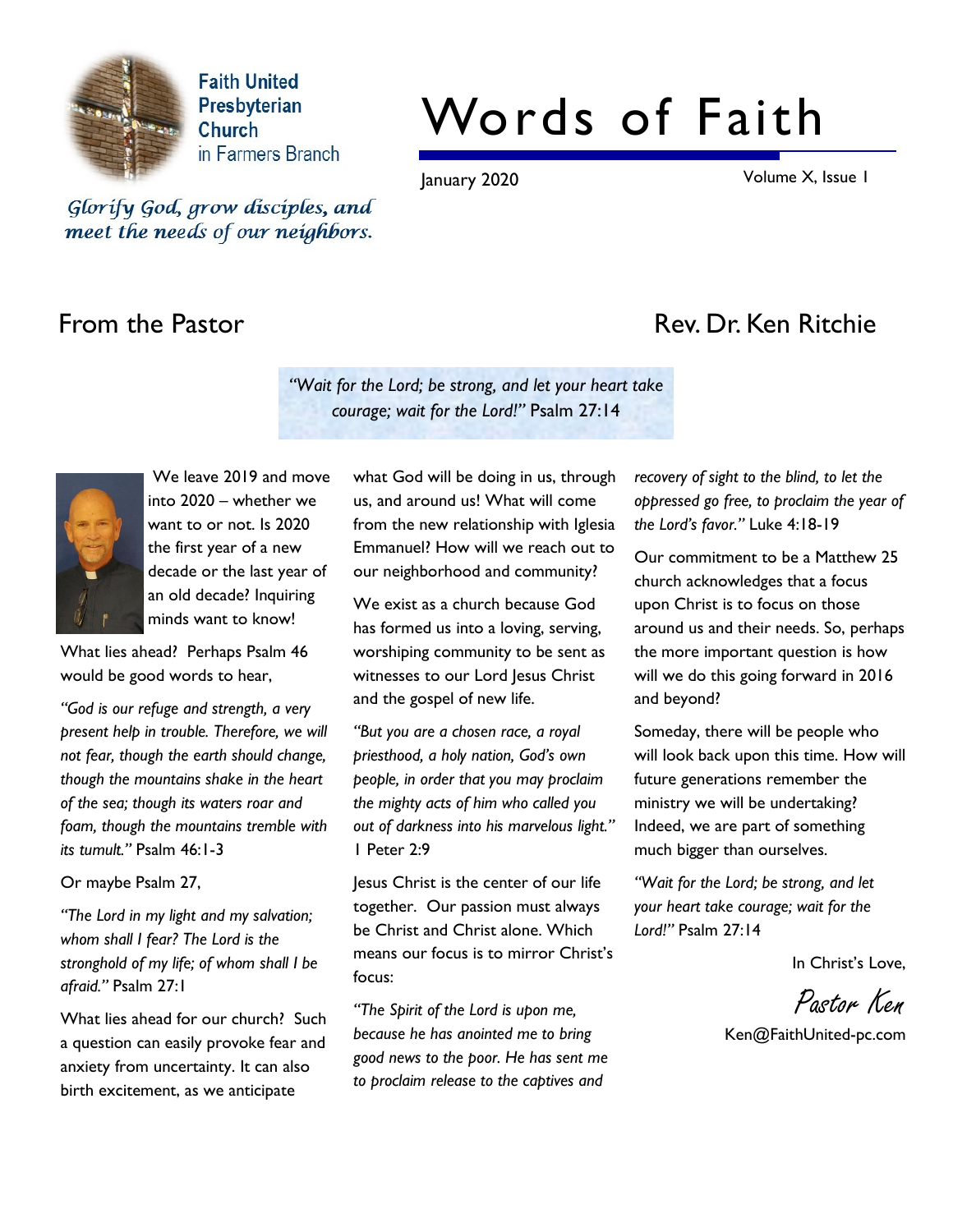# Page 2 Words of Faith

# Presbyterian Women Mary Marxer

The Presbyterian Women Circles are well into their new Bible study, Horizons "Love Carved In Stone: A Fresh Look at the Ten Commandments." Study books are available at the Church Office for \$10.



Tuesday Morning Circle-2nd Tuesday, 10:30 a.m. at the church. Circle moderator, Linnie Hinkle.

Evening Circle Moderator, Patti Sloey. Next meeting, Wednesday, January 15, 5:30 p.m. for brown bag dinner, 6 p.m. Bible study. Meets in classroom #4.

Stuffed Animals Project, materials remain available in classroom #4. Contact Lorna Acker or Lois Duell if you have any questions about this project.

# Outreach & Evangelism Debbie Rainier

Next meeting Tuesday, January 14.



Contribution envelopes for 2020 are located on a table in the Narthex (coffee area) and are in Alpha order for your convenience. Pledge cards for 2020 are also available if you wish to complete one and return to the office.

### Finance John Marxer



### Adult Sunday School

The Searchers class meets in classroom #2 at 9:30 each Sunday morning. The class is currently using Jill Duffield's commentary on the lectionary scriptures each Sunday. Alison Meier is leading the class.

The Weekly Bible Study, taught by Rich Lewis, will begin a new series on Sunday, 1/5. It will be on the prophets. It will begin with an overview video on Sunday, 1/5. After that they will look at many of the prophets and the historical settings of their works. They meet at 9:30 on Sunday mornings in Double Classroom #4.

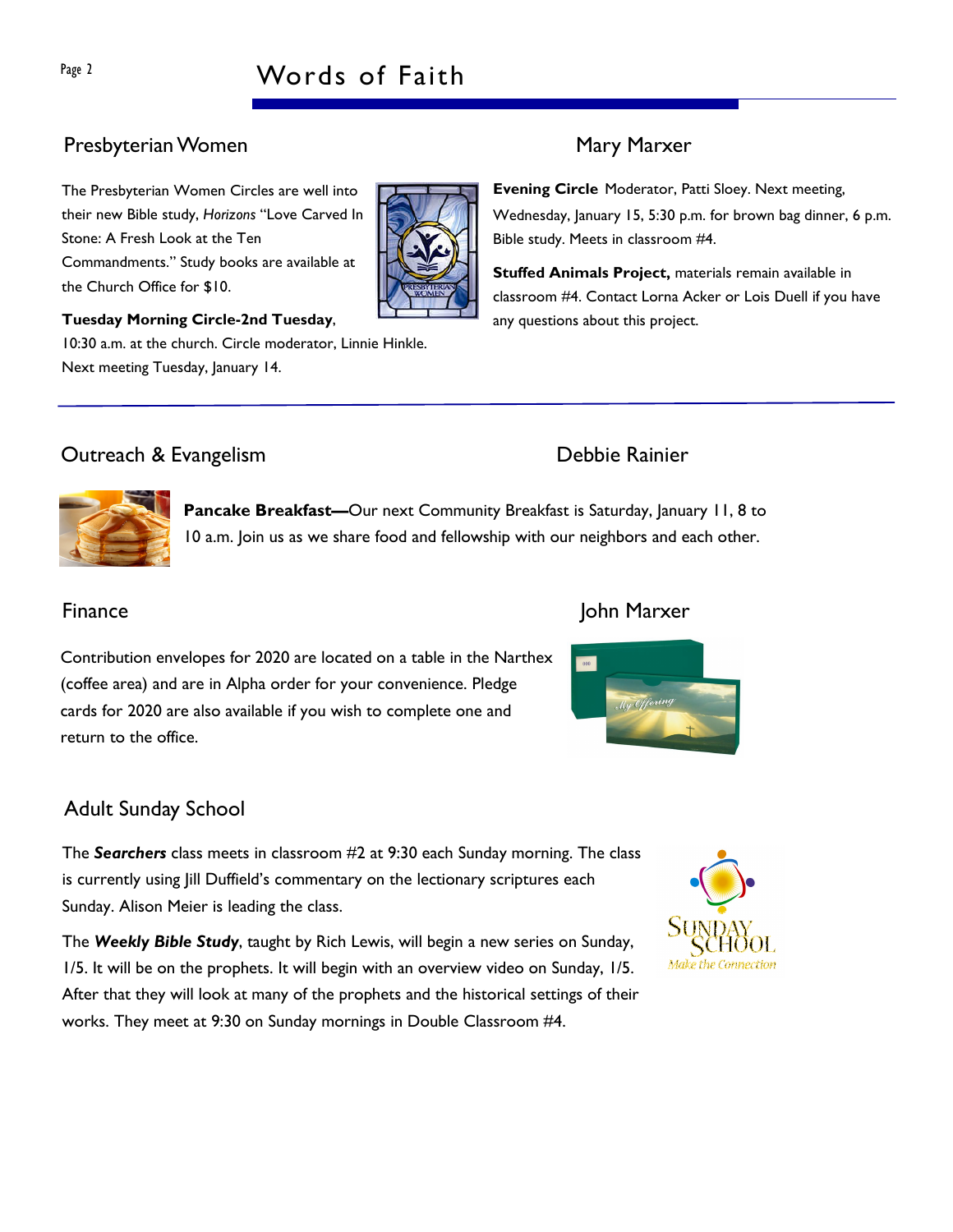### Happy Birthday!

| January 4 | Janu                     |                               |
|-----------|--------------------------|-------------------------------|
|           | * Jim Laclede            | $\overline{\phantom{a}}$<br>* |
| January 6 | Janu                     |                               |
|           | * David Kirchmeyer       | - F<br>*                      |
| January 7 | Janu                     |                               |
|           | * Janet Marxer Rodriguez | I<br>豪                        |
|           |                          |                               |

| January 9  |                |  |  |  |  |  |  |  |
|------------|----------------|--|--|--|--|--|--|--|
|            | ※ Dick Nelson  |  |  |  |  |  |  |  |
| January 10 |                |  |  |  |  |  |  |  |
|            | * Ralph Miller |  |  |  |  |  |  |  |
| January II |                |  |  |  |  |  |  |  |
|            | * Doris Rose   |  |  |  |  |  |  |  |

January 22 Quinn Moser January 27 Tracy Tiemann



Next newsletter is February 2020. Deadline for articles, Friday, January 17. Contact church office or Brenda Swindle via email to submit articles.



#### Rehab/At Home:

- Margaret Jones
- Anne Mobley
- Wanda Mosher
- Freddie Simmons

#### Prayers for:

- ♥ Dale Durcholz
- ♥ Kathie Heffler
- ♥ Elizabeth Hendricks
- ♥ Roger Jones
- Sugie Maxfield
- **Betty Runkel**
- Barbara Stein
- Dennis Van Deventer



#### Address updates

#### Jeanne Sawyer CORRECTION!

Brookdale Senior Living 13505 Webb Chapel, #49 Farmers Branch, TX 75234 PHONE: 972-243-6645 Email: jssawyer29@yahoo.com